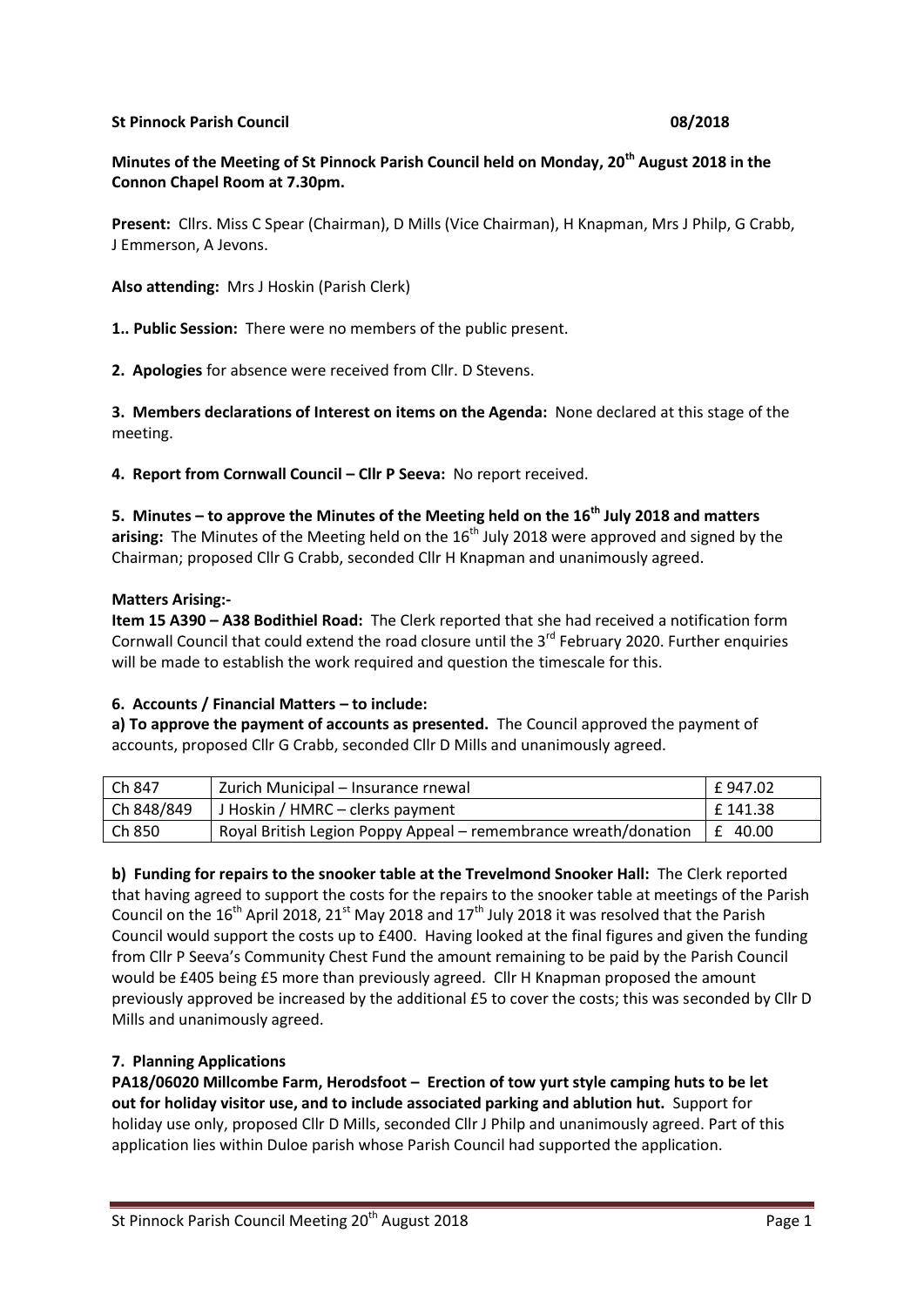# **PA18/06335 Wilton Farm, Herodsfoot – Restoration and extension of existing stone barns to**

**form two dwellings.** Support – proposed Cllr A Jevons, seconded Cllr G Crabb and unanimously agreed.

#### **PA18/06885 Gunricks, Herodsfoot – Proposed alterations and extension to existing workshop / outbuilding to form an accommodation annexe to the main house (Gunricks).**

The Council object to this application, proposed Cllr D Mills, seconded Cllr J Philp and unanimously agreed to submit the following comments:-

1.. The application site lies within the area known as the "Seaton and Looe Valleys Area of Great Landscape Value"

2. Proposed conversion and extension of the existing workshop / store outbuilding into an accommodation annexe to the main house to be used by family members and friends when visiting the applicant:-

3. The site consists of two plots divided by the road that runs from East Taphouse to Herodsfoot (County Highway). Consequently, the application site is totally detached from, and is larger in size than the site that contains the house "Gunricks".

4. The existing building on the proposed site is a single storey shed of corrugated iron and timber cladding with a corrugated iron roof. On two sides there are what appear to be, recently added open-sided-lean-to extension with earth floors.

5. The proposal is for a single-storey timber framed T-shaped building 10mx9m with two bedrooms, lounge, shower room and kitchen with sink and cooking facilities and a wood burning stove, making it totally independent of Gunricks.

6. The design statement acknowledges that is does not meet the criteria for annexes ("we are aware of the Chief Officer Annexe Guidance Note, recently revised in February 2018; and will not be arguing that the proposal outlined herein fully meets criteria (a) to (f) under the heading 'General Policy Considerations' due to its location. However, under the suggested criteria the proposal does meet all of the criteria except item E").

a) As it is on an identifiably separate site, it should therefore be considered as a new dwelling. 7. Additional sleeping accommodation could be provided by a modest extension to the existing house.

8. The site is outside of the "red line" around the village of Herodsfoot in the Caradon Local Plan.

**Planning – Community Infrastructure Levy:** Information on the new charging schedule July 2018.

**8. Playing Field, East Taphouse – replace / repair rubber tile surfacing.** The Clerk will make further enquiries with companies to discuss the repair work required. The COSHH regulations were questioned for use within a children's play area. It was noted that the "playing field" sign had not been fixed back onto the fence by Ocean Housing.

## **9. Local Government Electoral review – Draft recommendations for Cornwall – to report any feedback from residents on the letter regarding the proposals for St Pinnock and the recommendation to remain in the Liskeard Community Network Area.** It was reported that there had been a positive response to the letters handed to parishioners.

# **10. Correspondence – report from Clerk.**

- o Cornwall Council notice in Cornish Times newspaper highlighting surface dressing work to be completed within St Pinnock and other parishes.
- $\circ$  Cornwall Council Code of Conduct Training list of dates (Liskeard 14<sup>th</sup> January 2019).
- o Cornwall Association of Local Councils copy of a letter sent to the Police and Crime Commissioner regarding the merger of Devon & Cornwall Police with the Dorset force.
- $\circ$  CALC News Round-Up 31<sup>st</sup> July 2018